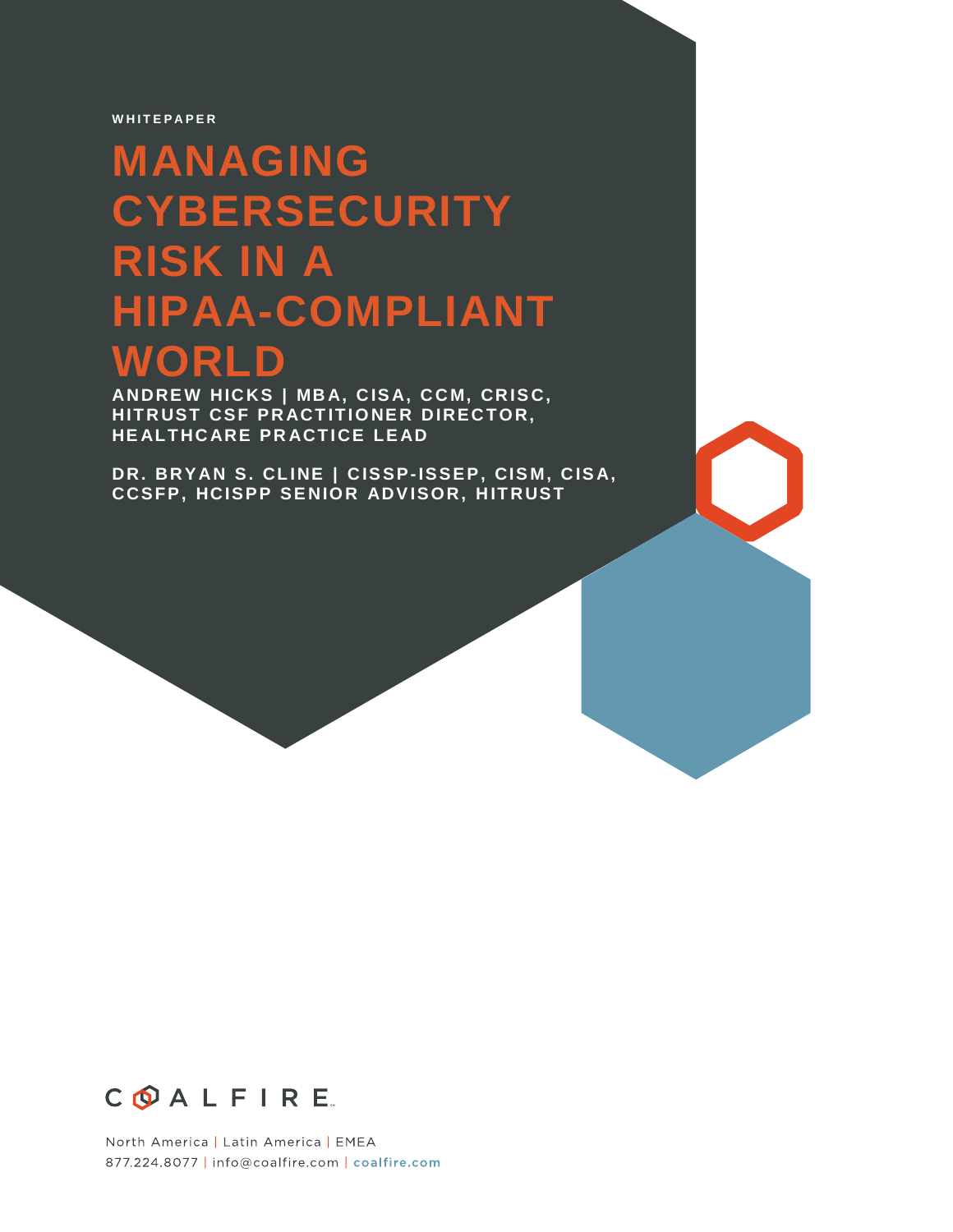## **TABLE OF CONTENTS**

| How do HIPAA and HITRUST support the NIST Framework for Improving Critical |  |
|----------------------------------------------------------------------------|--|
|                                                                            |  |
| What is the difference between a HIPAA and a HITRUST assessment?10         |  |
|                                                                            |  |
|                                                                            |  |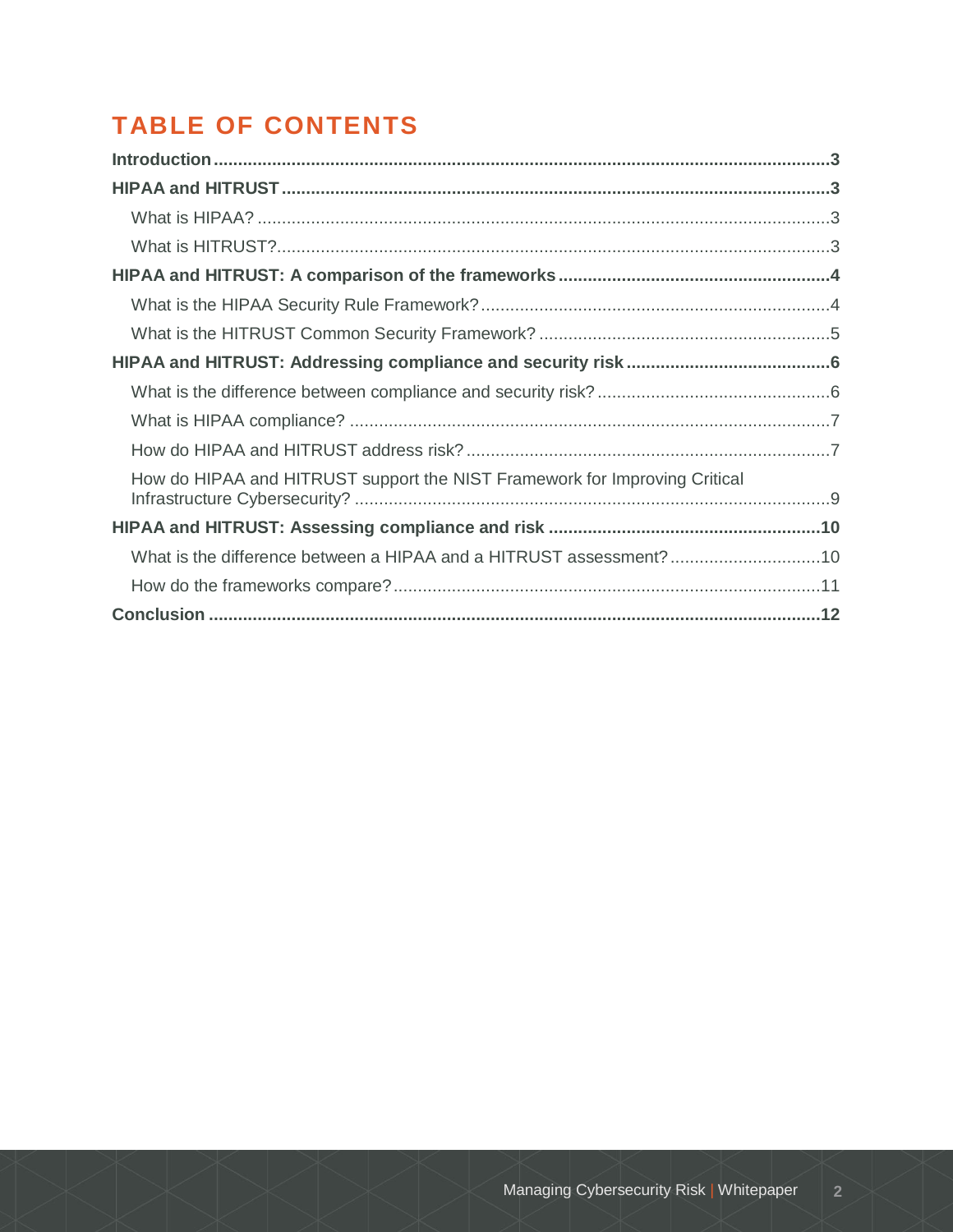### **INTRODUCTION**

Organizations are at a crossroads when deciding on the proper course of action for complying with regulations applicable to the healthcare industry and how to manage risk of securing sensitive health information. This is an important decision that shapes the foundation of an organization's security culture and prepares the company for longevity among the vast range of business and regulatory requirements. As a result, organizations need to know what choices are out there so they can get the peace of mind that comes with making a well-informed decision.

What is the optimal path to compliance and risk management and how can you get there? Should you assess your healthcare compliance and risk management posture against the HIPAA Security Rule or should you choose the HITRUST Common Security Framework? What's the difference? What is the most comprehensive risk management solution and which option can help with continuous compliance management needs? These are questions commonly asked by healthcare IT security professionals.

The objective of this document is to provide guidance to covered entities, business associates, and subcontractors (as defined by HIPAA), and to help identify the best approach to protecting ePHI and PHI data and developing a solid security and risk management program.

### **HIPAA AND HITRUST**

#### **WHAT IS HIPAA?**

The Health Insurance Portability and Accountability Act (HIPAA) was enacted by Congress in 1996. Under the Administrative Simplification provisions of HIPAA, the Security Rule was developed with the objective of safeguarding protected health information (PHI) that exists in an electronic form, otherwise known as ePHI. At a high level, the HIPAA Security Rule is based on three types of security safeguards: administrative, technical, and physical. Each type of safeguard includes a series of standards and implementation specifications (or requirements) designed—with the exception of the risk analysis requirement—to address specific risks associated with the confidentiality, integrity, and availability of ePHI data. Certain safeguards in the HIPAA Security Rule are required, while others are addressable. Addressable requirements are not optional; instead the organization can choose not to implement them if there is a valid rationale (e.g., the risk is significantly low), which must be documented. HIPAA provides limited guidance to covered entities and business associates in determining risk however, often referring organizations to guidance available from the National Institute of Standards and Technology (NIST).

HIPAA applies to healthcare providers, healthcare plans, and healthcare clearinghouses, collectively known as covered entities. Additionally, HIPAA applies to any organization contracted by covered entities to perform services on their behalf, where ePHI is involved. These organizations are referred to as business associates. Some common business associate functions include claims processing, data analysis, utilization review, and billing, but can also extend to organizations that provide services such as data hosting, managed services, software as a service (SaaS), and mobile applications.

### WHAT IS HITRUST?

The Health Information Trust Alliance (HITRUST) was established for the purpose of promoting the security of healthcare information, while allowing for the adoption of health information systems and exchanges. HITRUST believes that security is critical to the broad adoption, utilization, and confidence in health information systems, medical technologies, and electronic exchanges of health information. The Alliance considers security to be critical in realizing the promise for quality improvement and cost containment in America's healthcare system.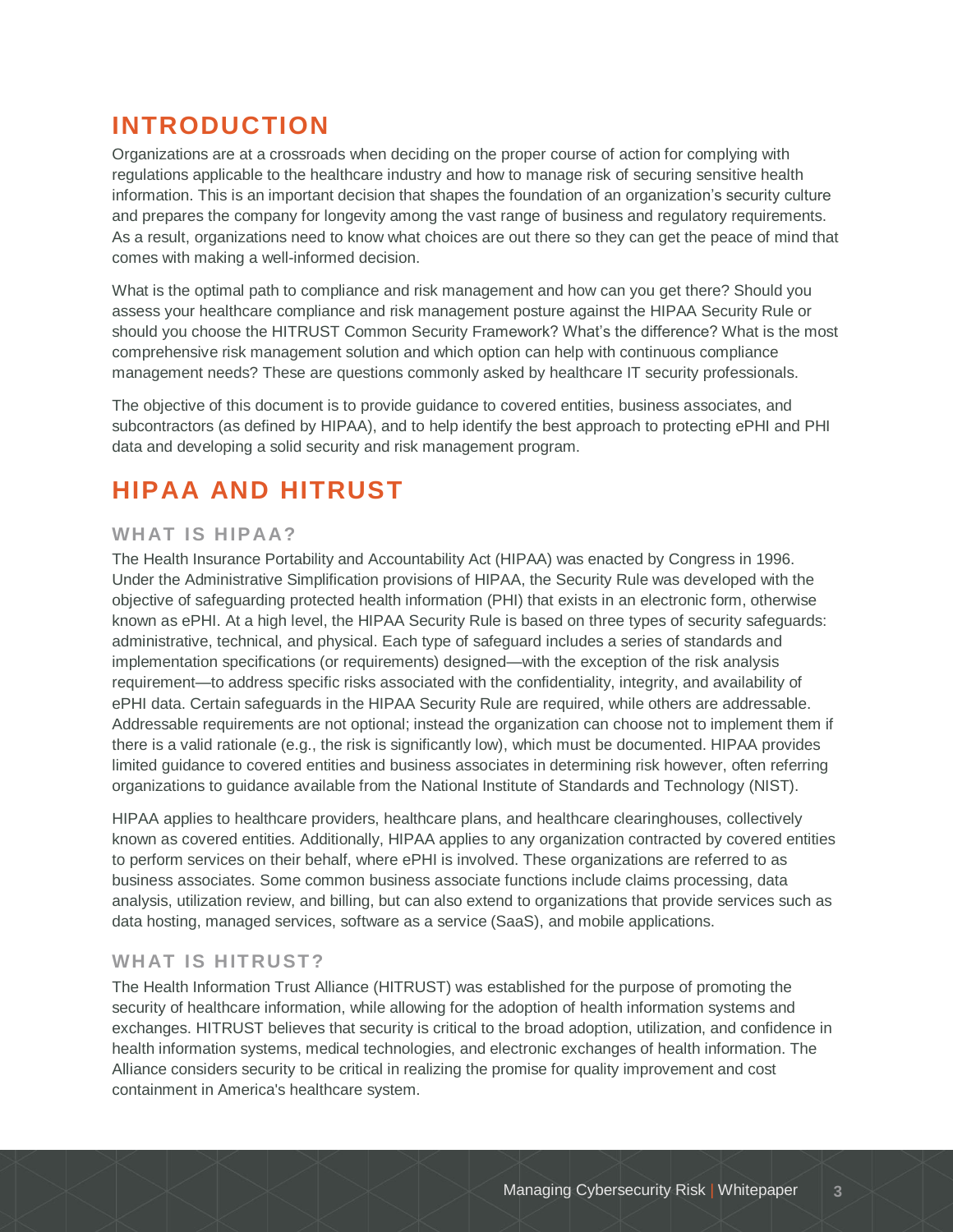Under HITRUST's guidance, multiple healthcare organizations worked together to develop the Common Security Framework (CSF), an industry consensus-standard of due care and diligence that incorporates security controls and requirements from multiple general standards, regulations, and best practices applicable to the healthcare industry. HITRUST harmonizes these requirements into a single set of controls and provides references back to the sources for compliance purposes. The authoritative sources incorporated and referenced in the CSF include: the HIPAA Final Omnibus Rule, Payment Card Industry Data Security Standard (PCI DSS), Control Objectives for Information and Related Technology (COBIT), National Institute of Standards and Technology (NIST), International Organization for Standardization (ISO), the Federal Trade Commission (FTC), and many others. The resulting framework is no more burdensome than the requirements for which covered entities and business associates are already subject. Instead, the CSF streamlines the risk and compliance process by providing a comprehensive, prescriptive, and scalable framework for protecting sensitive healthcare information.

In addition, HITRUST operates in conjunction with healthcare, business, technology and security leaders to identify solutions to challenges related to streamlining the effective implementation and assessment of security controls that are applicable to all organizations in the healthcare industry.

### **HIPAA AND HITRUST: A COMPARISON OF THE FRAMEWORKS**

### WHAT IS THE HIPAA SECURITY RULE FRAMEWORK?

As previously mentioned, the HIPAA Security Rule comprises three types of safeguards, all of which are designed to protect ePHI data. Each safeguard is briefly explained below:

- **Administrative Safeguards:** Encompassing over half of the entire HIPAA Security Rule, administrative safeguards are generally requirements related to "soft", or process-oriented controls, such as policies, risk analysis, termination procedures, and training. In short, the administrative safeguards define the policies and standard operating procedures (SOPs) for how an organization will comply with the rule.
- **Physical Safeguards:** Arguably the easiest safeguard to understand and comply with, physical safeguards identify the requirements for how an organization will control physical access to locations where ePHI exists. Though policies and procedures are necessary, this safeguard focuses on the physical controls that protect the ePHI systems and their requisite facilities, equipment, and other infrastructures from natural and environmental hazards, as well as unauthorized intrusion.
- **Technical Safeguards:** Building on the administrative and physical safeguards, technical safeguards provide systematic controls over the protection of ePHI data. When properly implemented, these preventative-type controls are aimed at controlling access to ePHI data through the use of unique user accounts, automatic account logout, and user authentication. Additionally, the technical safeguards are responsible for the encryption of data "at rest" and "in transit."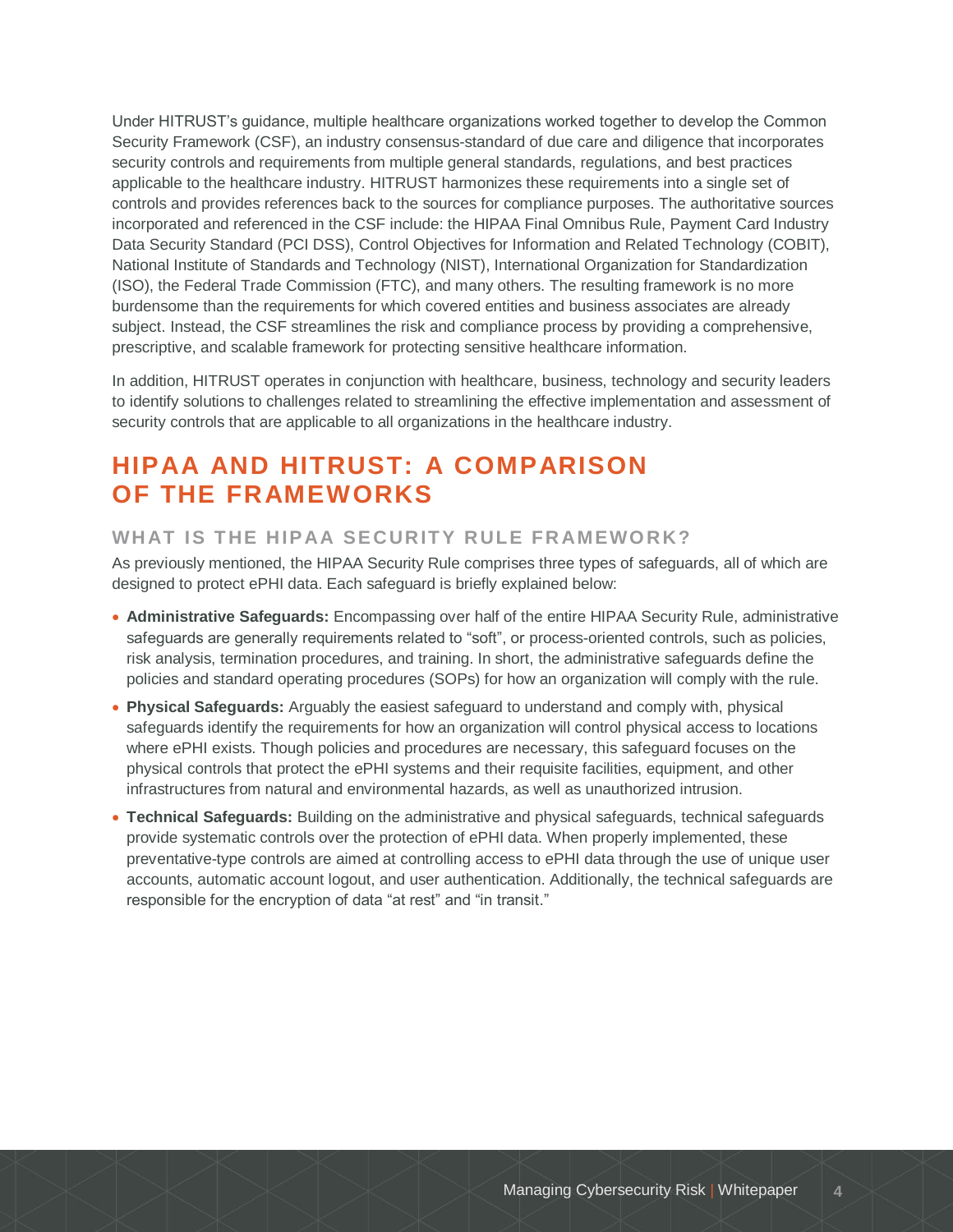In addition to the above safeguards, the HIPAA Security Rule also defines "Organizational Requirements" and "Policies and Procedures and Documentation," each comprising two standards. Under "Organizational Requirements," business associate contract requirements and the plan documents of group health plans are identified. Furthermore, under "Policies and Procedures and Documentation," the requirements for implementing and maintaining written policies, procedures, and documentation are defined. The complete HIPAA Security Rule framework is available [here.](http://www.hhs.gov/ocr/privacy/hipaa/administrative/securityrule/securityrulepdf.pdf)

### WHAT IS THE HITRUST COMMON SECURITY FRAMEWORK?

The HITRUST CSF was developed to provide organizations with a framework specifically devoted to the protection of ePHI and PHI data in the healthcare industry. Unlike the HIPAA Security Rule, the CSF is not a standard or regulation; rather, the CSF is a certifiable framework of security controls that scales according to the type, size, and complexity of the organization and its information systems. The CSF streamlines the compliance process because it is built from existing standards and regulations that already apply to healthcare organizations, as previously mentioned, allowing organizations to "assess once and report many" by simultaneously meeting multiple compliance and security risk initiatives. The HITRUST CSF has two key components, the Information Security Implementation Manual and the Standards and Regulations Mapping.

**Information Security Implementation Manual:** To ensure the effective and efficient management and security of healthcare information, the Information Security Manual is a certifiable collection of control requirements that are based on security governance practices (e.g., organization, policy) and sound security control practices (e.g., people, process, and technology). The Implementation Manual encompasses 13 different security categories that comprising 42 separate control objectives and 135 specifications. It is within these control categories that the specifications are organized.

- Information Security Management Program
- Access Control
- Human Resources Security
- Risk Management
- Security Policy
- Organization of Information Security
- Compliance
- Asset Management
- Physical and Environmental Security
- Communications and Operations Management
- Information Systems Acquisition, Development, and Maintenance
- Information Security Incident Management
- Business Continuity Management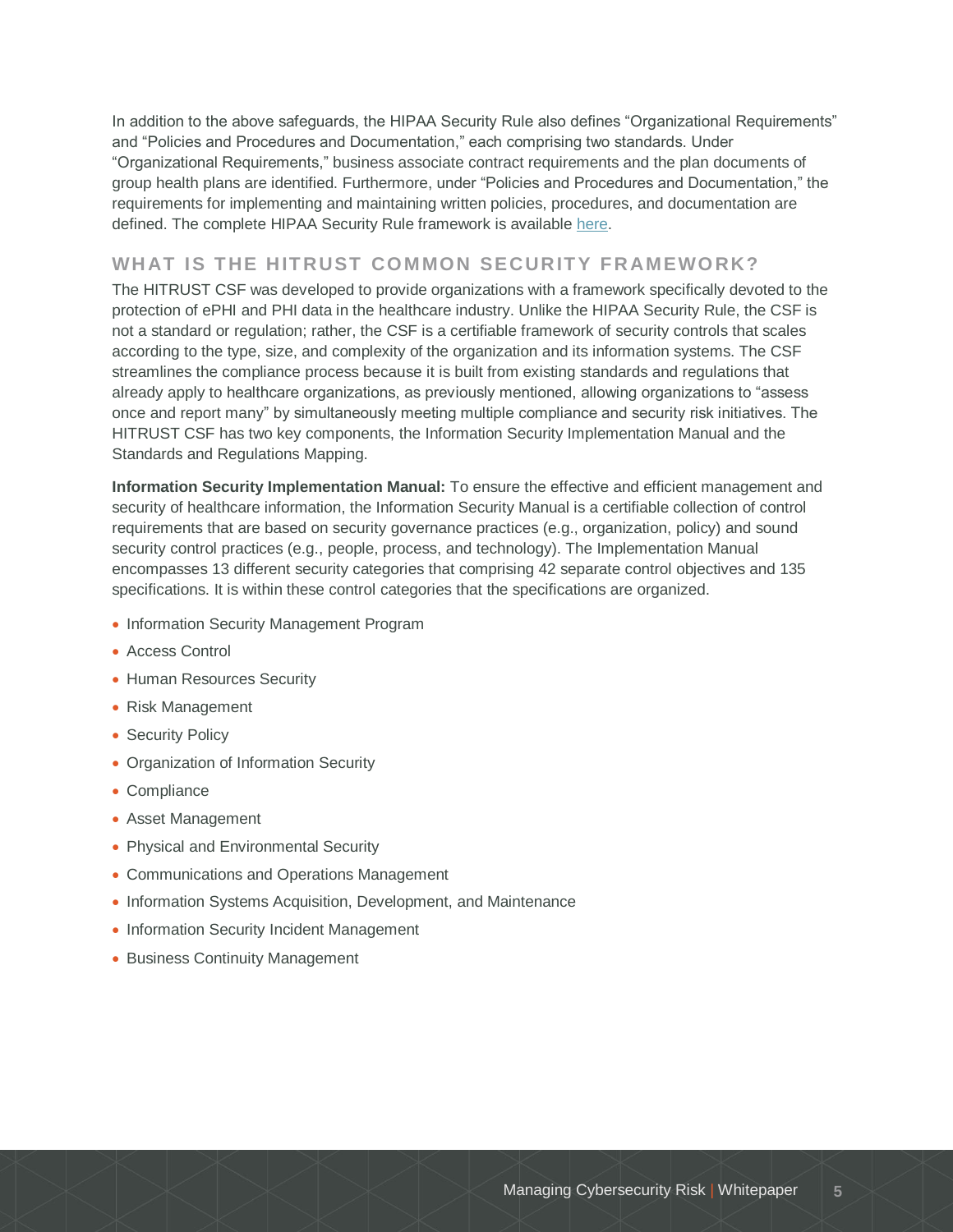**Standards and Regulations Mapping:** Similar to a consolidated audit program, the Standards and Regulations Mapping tool normalizes requirements associated with the current version of the HITRUST CSF, as well as the many other accepted standards and regulations that apply to healthcare organizations. This proves to be extremely beneficial for organizations susceptible to multiple regulations and frameworks, including:

- ISO/IEC 27002:2013
- ISO/IEC 27799:2005
- COBIT 5
- HIPAA Final Omnibus Rule
- Stage 2 Meaningful Use Regs.
- NIST SP 800-53 Revision 4
- NIST SP 800-66
- CMS ARS 2013v2
- MARS-E v1.0
- IRS Pub 1075 (2014)
- PCI DSS version 3.0
- FTC Red Flags Rule
- 21 CFR Part 11
- Joint Commission (JCAHO) IM
- The CORE Security Requirements
- 201 CMR 17.00 (State of Mass.)
- NRS 603A (State of Nev.)
- CSA Cloud Controls Matrix v. 1
- Texas Health & Safety Code § 181
- Title 1 Texas Admin. Code § 390.2
- Infrastructure Cybersecurity v1

### **HIPAA AND HITRUST: ADDRESSING COMPLIANCE AND SECURITY RISK**

#### WHAT IS THE DIFFERENCE BETWEEN COMPLIANCE AND **SECURITY RISK?**

Regulatory compliance refers to the adherence to laws, regulations, guidelines, and specifications relevant to an organization's business. Subsequently, compliance risk—or perhaps more accurately the risk of noncompliance—is associated with civil punishment, either through regulatory penalties or possible tort action as the result of negligence due to a general failure to comply with applicable requirements. Typical compliance requirements include legislation such as the Dodd-Frank Act, regulations such as HIPAA and industry specifications such as PCI DSS. Furthermore, in some cases there may be a risk of criminal punishment, as with Sarbanes-Oxley (SOX).

Subsequently, organizations manage the risk of noncompliance simply by complying with the requirements. For example, if a covered entity is required to have a privacy officer, then it either has one or it doesn't. It's essentially a "Yes or No" proposition. For more complex requirements, such as the encryption of sensitive data on portable devices, an organization could very well be partially compliant if, for example, it cannot demonstrate that all data on devices that contain such information are encrypted. When considering whether or not to comply with a law, regulation, guideline, or specification, most organizations typically weigh the operational and financial impact from implementing the requirement against the likelihood of noncompliance being discovered and the subsequent operational, financial, and reputational impact. Other types of risk—such as the operational, reputational, and financial risks from an actual loss of confidentiality, integrity, and availability—are simply not a normal part of the compliance equation. This is generally handled separately as information security risk.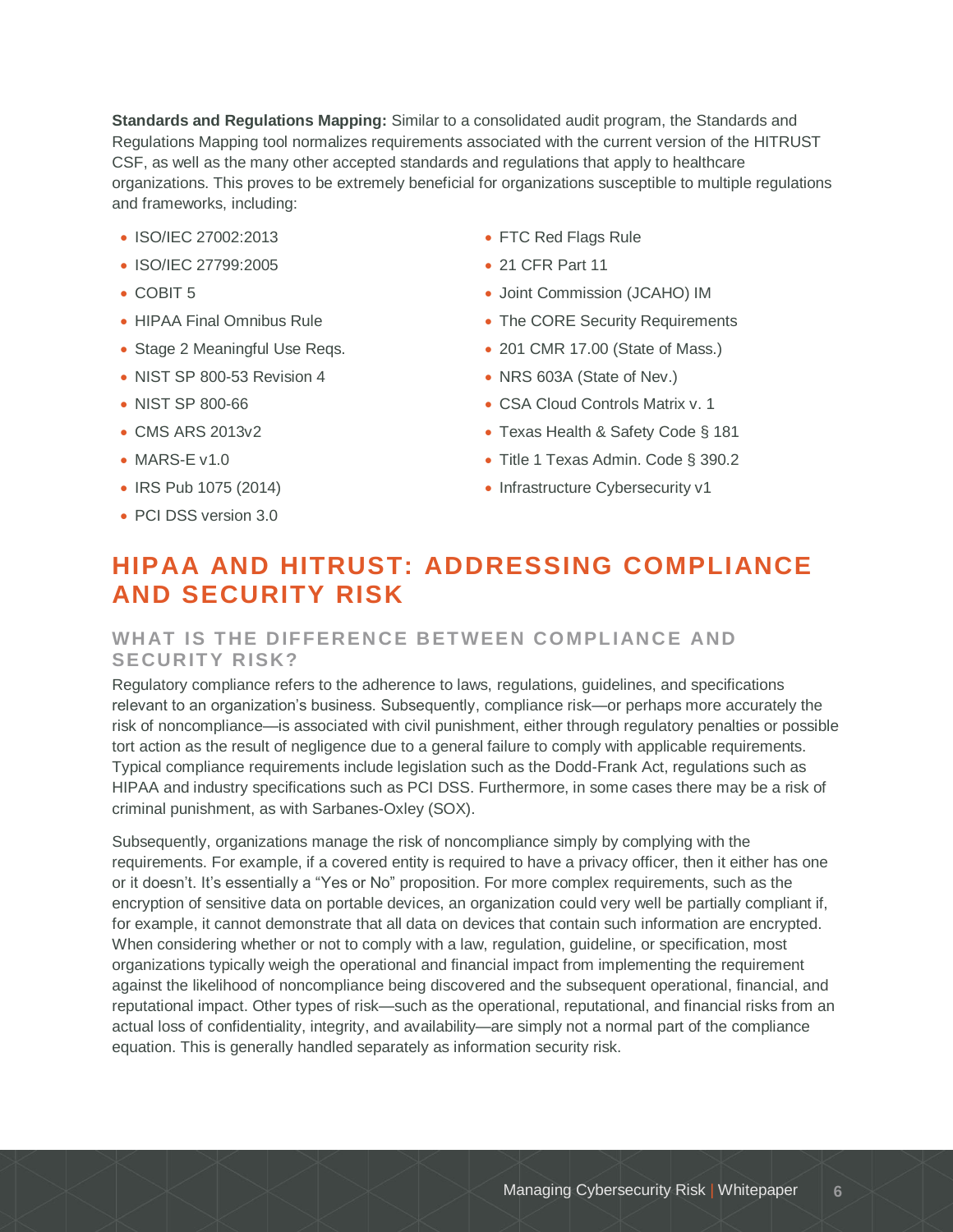### **WHAT IS HIPAA COMPLIANCE?**

In recent times, "HIPAA compliance" and "HIPAA compliant" have probably been some of the most overused yet least understood terms in the healthcare industry. This is because the HIPAA Security Rule provides numerous standards and implementation specifications for administrative, technical, and physical safeguards that, as mentioned previously, lack the prescription necessary for actual implementation by a healthcare organization.

However, this approach was necessary as no two healthcare organizations are exactly alike, which means no single set of information-protection requirements could possibly apply across the entire industry. In other words, one size truly does not fit all. Regardless, this lack of prescription along with a general lack of guidance from Health and Human Services (HHS) and the Office for Civil Rights (OCR) on how organizations should interpret "reasonable and appropriate safeguards" and "adequate protection" resulted in wildly varying information protection programs among healthcare entities, including those of similar size and scope. Yet all these organizations likely believed they were "HIPAA compliant" because they had done something around each of the HIPAA standards and implementation specifications. By checking the box (erroneously in some cases) against the general requirements in the rule's implementation specifications, organizations subsequently checked the box—albeit inappropriately—for the risk analysis without actually conducting one. This position is borne out by the first round of HIPAA audits by the OCR, in which the complete lack of, or inaccurate, risk analysis was the number-one finding.

Further, when asked at the 2014 Health Care Compliance Associate (HCCA) Conference in San Diego, Linda Sanches, senior advisor and health information privacy lead, stated that OCR would not accept an assessment based on the original OCR audit protocol developed by KPMG as a valid risk analysis. Although the audit protocol addressed each of the Security Rule's standards and implementation specifications, the controls reviewed would not sufficiently address all reasonably anticipated threats, as required by HIPAA. This supports the notion that focusing on the HIPAA Security Rule's standards and implementation specification language is flawed and would not constitute an acceptable risk analysis.

This position also appears to be supported by HHS, which states in their *[Guidance on Risk Analysis](http://www.hhs.gov/ocr/privacy/hipaa/administrative/securityrule/rafinalguidancepdf.pdf)  [Requirements under the HIPAA Security Rule](http://www.hhs.gov/ocr/privacy/hipaa/administrative/securityrule/rafinalguidancepdf.pdf)* that "conducting a risk analysis is the first step in identifying and implementing safeguards that comply with and carry out the standards and implementation specifications in the Security Rule." Defining and implementing controls to address the standards and specifications will not ensure compliance with the risk analysis requirement, but a risk analysis will help ensure compliance with the standards and implementation specifications while also providing the opportunity for organizations to lower their residual risk.

Refer to the papers, *[Understanding HITRUST's Approach to Risk vs. Compliance-based Information](http://hitrustalliance.net/content/uploads/2014/06/RiskVsComplianceWhitepaper.pdf)  [Protection](http://hitrustalliance.net/content/uploads/2014/06/RiskVsComplianceWhitepaper.pdf)*, and *[Risk Analysis versus Risk Assessment –](http://www.coalfire.com/Resources/Whitepapers/Risk-Analysis-vs-Risk-Assessment) What's the Difference?* for more information.

#### **HOW DO HIPAA AND HIT RUST ADDRESS RISK?**

Both HIPAA and HITRUST help organizations address the multiple and varied risks to ePHI, but they do so in different ways. As previously stated, HIPAA identifies specific information security requirements for covered entities and business associates in its standards and implementation specifications with one exception—the requirement for risk analysis, which is intended to help organizations implement a complete set of security controls that address all reasonably anticipated threats to the security of ePHI.

HHS' *[Guidance on Risk Analysis Requirements under the HIPAA Security Rule](http://www.hhs.gov/ocr/privacy/hipaa/administrative/securityrule/rafinalguidancepdf.pdf)* states in its risk analysis that an organization must: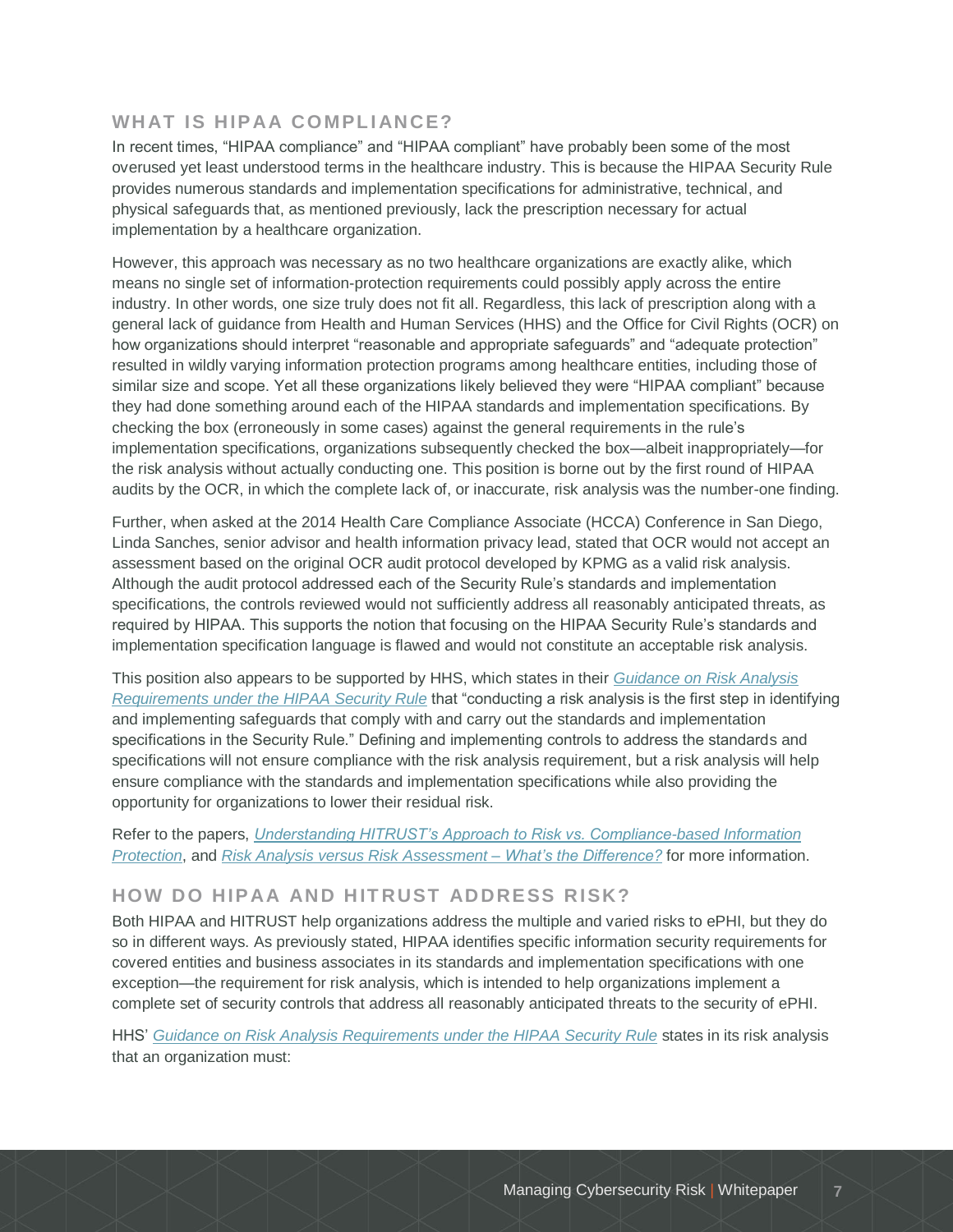- Scope the assessment to include all ePHI
- Identify and document all assets with ePHI
- Identify and document all reasonably anticipated threats to ePHI
- Assess all current security measures
- Determine the likelihood of threat occurrence
- Determine the potential impact of a threat occurrence
- Determine the level of risk
- Document assigned risk levels and corrective actions

But as stated previously, most healthcare organizations have difficulty conducting the required analysis. The reasons vary, but often it's the organization's confusion on how to conduct a risk analysis, including their inability to identify all reasonably anticipated threats and determine their likelihood of occurrence and potential impact.

An alternative to this traditional risk analysis approach is to rely on a comprehensive control framework, which is already built on a broad analysis of threats faced by a specific type of organization with specific types of information, using similar information technologies. This is the approach employed by the U.S. intelligence community (IC), Department of Defense (DoD) and civilian agencies of the federal government with their respective information security control and risk management frameworks.

From its inception, HITRUST chose to use a risk-based, rather than a compliance-based approach to information protection and to help mature the healthcare industry's solution to safeguarding information. By integrating NIST's moderate-level control baseline into the CSF, which is in turn built upon the ISO 27001:2005 control framework, HITRUST leverages the comprehensive threat analyses employed by these frameworks to provide a robust set of prescriptive controls relevant to the healthcare environment. The CSF also goes beyond the three baselines for specific classes of information used by NIST and provides multiple control baselines determined by specific organizational, system, and regulatory risk factors. These baselines can be further tailored through normal submission, review, and acceptance by HITRUST of alternative controls, or what the PCI DSS refers to as compensating controls. This provides healthcare organizations with additional flexibility in the selection of reasonable and appropriate controls and also provides assurance for the adequate protection of PHI.

The risk analysis guidance from HHS can subsequently be modified to support the use of a comprehensive control framework—built upon an analysis of common threats to specific classes of information and common technologies—as follows:

- Conduct a complete inventory of all ePHI and its location
- Perform a business impact analysis (BIA) on all systems with ePHI (criticality)
- Categorize and evaluate these systems based on sensitivity and criticality
- Select an appropriate framework baseline set of controls
- Apply an overlay based on a targeted assessment of threats unique to the organization
- Evaluate residual risk
	- Likelihood based on an assessment of control maturity
	- Impact based on relative (non-contextual) ratings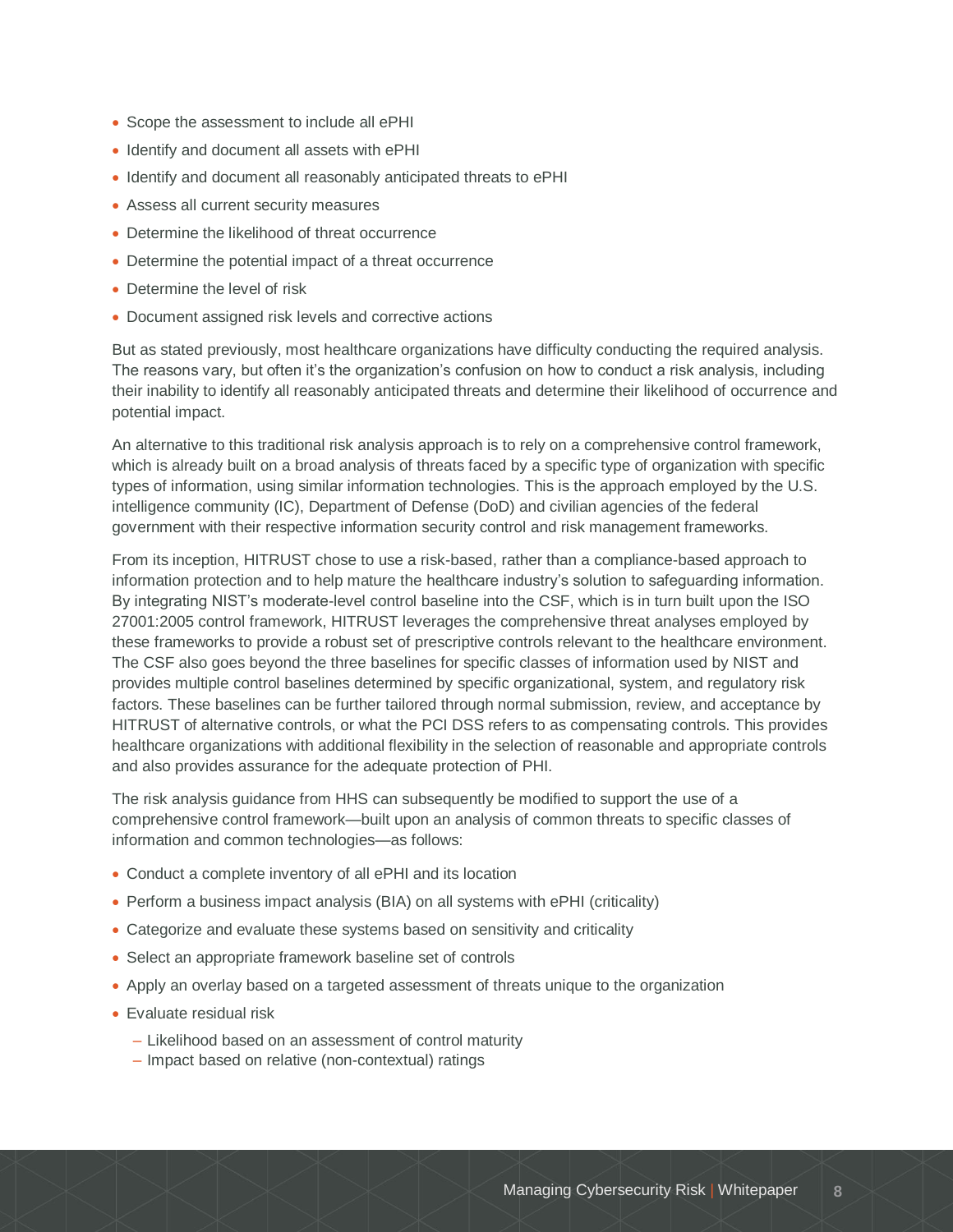- Rank risks and determine risk treatments
- Make contextual adjustments to likelihood and impact, if needed, as part of the corrective action planning process

**HOW DO HIPAA AND HITRUST SUPPORT THE NIST FRAMEWORK** FOR IMPROVING CRITICAL INFRASTRUCTURE CYBERSECURITY? The NIST [Framework for Improving Critical Infrastructure Cybersecurity](http://www.nist.gov/cyberframework/upload/cybersecurity-framework-021214-final.pdf) ("Cybersecurity Framework") is not intended to provide or replace an organization's cybersecurity program. Instead it offers an overarching set of guidelines to critical infrastructure industries for providing a minimal level of consistency as well as depth, breadth, and rigor of an industry's cybersecurity programs. The NIST Cybersecurity Framework relies on existing standards, guidance, and best practices to achieve outcomes that can assist organizations in managing cybersecurity risk by providing a common language and mechanism to:

- 1. Describe their current cybersecurity posture
- 2. Describe their target state for cybersecurity
- 3. Identify and prioritize opportunities for improving the management of risk
- 4. Assess progress toward the target state
- 5. Foster communications among internal and external stakeholders

Technically, HIPAA has always required organizations to address cybersecurity as the risk analysis specification requires organizations to identify and protect against all reasonably anticipated threats to the security and privacy of ePHI and PHI. But as previously discussed, many organizations have focused on implementing compliance-oriented security programs focused on the HIPAA Security Rule's standards and implementation specifications without really doing a real risk analysis (i.e., as described by OCR). As a result, there are significant gaps in the type, number, and robust nature of these organizations' security controls. Notable examples include gaps in configuration management, system and services acquisition, and system and information integrity (based on an analysis of the NIST controls that are not mapped to HIPAA in *[NIST SP 800-66 rev 1, An Introductory Resource Guide for Implementing the Health Insurance](http://csrc.nist.gov/publications/nistpubs/800-66-Rev1/SP-800-66-Revision1.pdf)  [Portability and Accountability Act \(HIPAA\) Security Rule](http://csrc.nist.gov/publications/nistpubs/800-66-Rev1/SP-800-66-Revision1.pdf)*. So if an organization was focused on HIPAA compliance without truly satisfying the intent of the regulation (specifically around the risk analysis requirement), then it would likely not have addressed cyber threats to ePHI, which in today's world poses a significant risk.

On the other hand, the HITRUST risk management framework (RMF), which consists of the CSF, CSF Assurance Program, and supporting tools, methods and services, is actually a model implementation of the NIST Cybersecurity Framework for the healthcare industry. As discussed in a recent HITRUST presentation to the Department of Homeland Security (DHS) Cross-Sector Cyber Security Working Group (CSCS WG), the HITRUST RMF maps completely to the sub-categories in the NIST framework and is further supported by an implementation maturity model that also maps to NIST. HITRUST also goes beyond the NIST framework recommendations by providing a fully functional cyber threat intelligence and response program to enable the U.S. healthcare industry to protect itself from disruption by these attacks.

The HITRUST Cyber Threat Intelligence and Incident Coordination Center (C3) is a source of intelligence on threats targeted at healthcare organizations and medical devices, providing actionable information for strategic planning and tactical preparedness and coordinated response for both large and small organizations.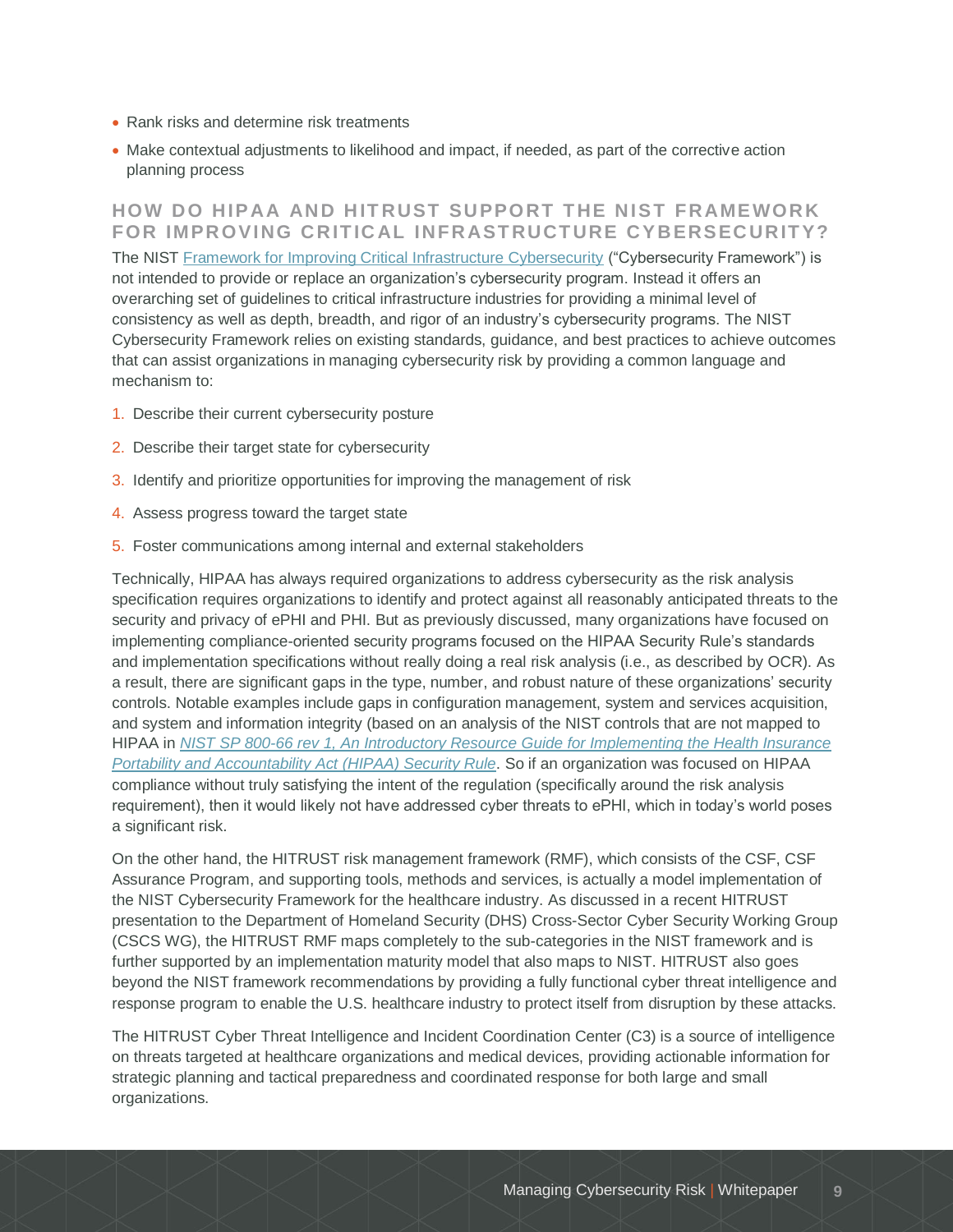If an organization fully implements the CSF controls duly tailored by its organizational, system, and regulatory risk factors, then it will have adequately addressed both HIPAA compliance as well as cybersecurity risk.

### **HIPAA AND HITRUST: ASSESSING COMPLIANCE AND RISK**

#### WHAT IS THE DIFFERENCE BETWEEN A HIPAA AND A HITRUST **ASSESSMENT ?**

While there can be many types of assessments (e.g., gap, validation, and certification), HIPAA and HITRUST assessments share the common objective of safeguarding healthcare information. However, the similarities end there. A HIPAA security assessment will provide an organization reassurance that when all audit recommendations have been resolved, the organization will be compliant with the requirements specifically addressed by HIPAA. A HITRUST assessment and certification, takes a more risk-based approach, scaling the requirements to the risk characteristics of the organization and focusing on controls related to the leading causes of breaches in the healthcare industry. This approach also considers compliance with regulations such as HIPAA, allowing organizations to take a more holistic approach toward protecting sensitive information.

The HITRUST CSF fully integrates the requirements of the HIPAA Security Rule with the standards of ISO, NIST and many other federal, state, and business requirements previously listed. By selecting the characteristics of the organization(s) and system(s) to be evaluated, the CSF's control requirements scale based on risk. This allows small, medium, and large organizations to leverage the CSF as the baseline for their security program or assessment process in a way that is appropriate for each unique environment. For organizations looking to attest to business partner, customer, or third-party security requirements, HITRUST offers a certification program that defines a methodology, subset of requirements from the CSF, and toolset to support a streamlined and consistent assessment of an organization's security program.

It is worth noting that there is no official "compliance" designation or seal associated with the HIPAA Security Rule. Organizations can only attest to their compliance by providing a supporting risk assessment and evidence of their security controls. HITRUST recognizes and addresses this gap through its certification program as previously discussed. Also, neither HIPAA nor HITRUST (when opting for a self-assessment) require an assessment to be performed by an independent, third-party assessor. Because there is no official compliance designation with HIPAA, an assessment may be performed internally using any standard (e.g., HITRUST, ISO, and NIST) as a baseline. HITRUST offers organizations looking to conduct an assessment internally with a self-assessment option to receive a report from HITRUST for third-party attestations (of course an organization may conduct a CSF assessment internally with no report from HITRUST). Still, many organizations may seek the expertise of a qualified IT professional to gain reassurance of the strengths and weaknesses of their security programs and recommendations for how to effectively remediate the gaps identified.

Although HITRUST has worked with the healthcare industry to establish an industry-accepted standard of reporting, various customers—some of whom are outside the healthcare industry—request multiple reporting formats. Since healthcare entities need to be prepared to efficiently respond to all types of requests, HITRUST provides additional flexibility through the "SOC 2 for HITRUST" report, which can become the default method of reporting to meet the widest range of requests.

A Service Organization Controls (SOC) Type 2 examination reports on the design, implementation, and operating effectiveness controls at a service organization to address the American Institute of Certified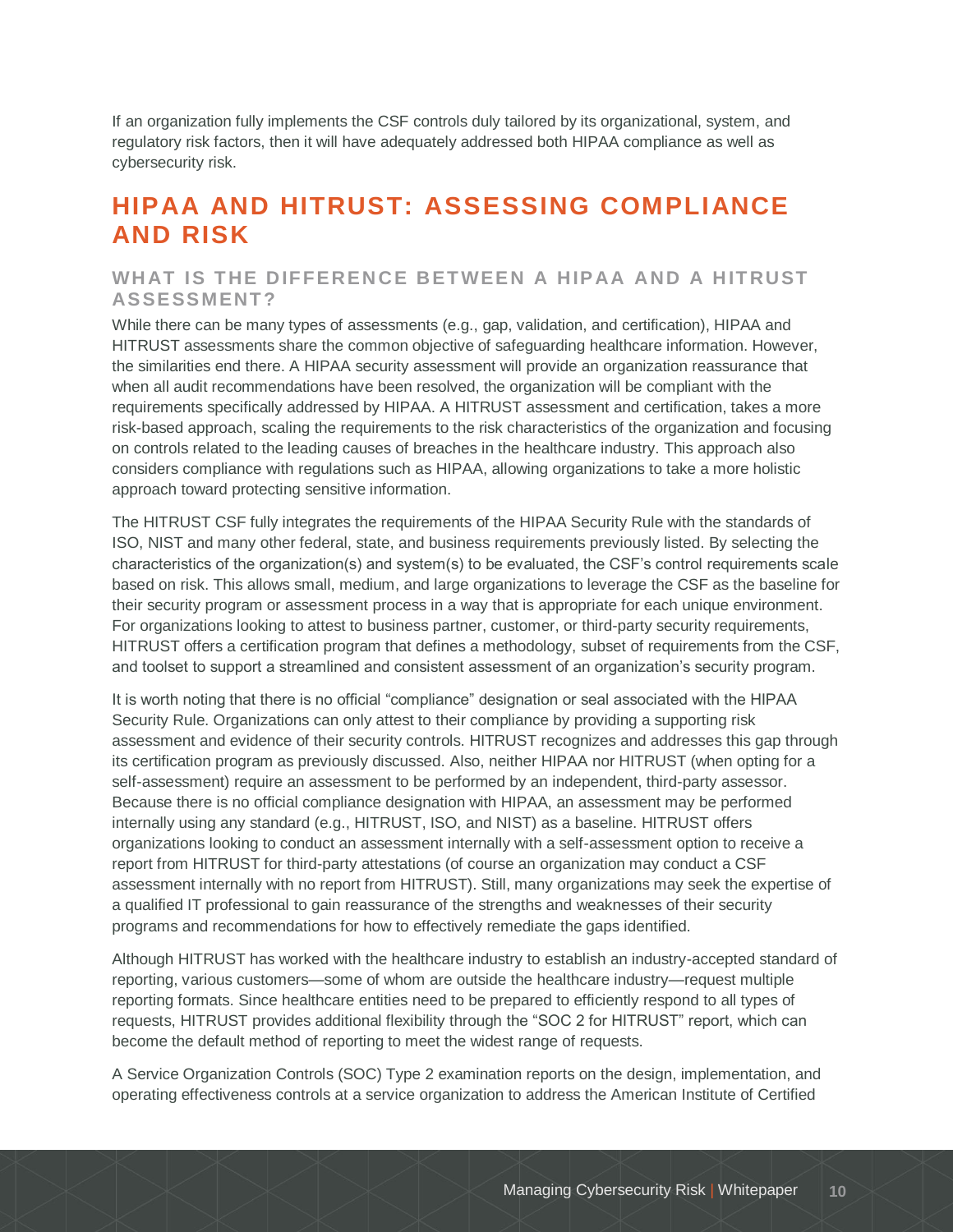Public Accountants' (AICPA) Trust Services Principles and Criteria (TPA Section 100) related to security, availability, processing integrity, confidentiality, or privacy. A SOC 2 examination is similar in structure and general approach to the SSAE 16/SOC 1 reporting standard (legacy SAS70), but also allows the flexibility to incorporate additional suitable criteria, for example, around adherence to public industry-specific frameworks such as the HITRUST Common Security Framework (CSF). The HITRUST reporting model and the SOC 2 reporting model are subsequently complementary since both are facilitated through the efficient assessment and implementation of controls to satisfy the CSF. Organizations can therefore use the SOC 2 for a HITRUST report as the default method of reporting to meet the widest range of requests.

### **HOW DO THE FRAMEWORKS COMPARE?**

The table below provides a comparison of the pros and cons of using HIPAA, the HITRUST CSF, and several other industry-leading standards and frameworks for implementing and assessing security controls.

| <b>CONSIDERATION</b>                                                                  | <b>ISO 27001</b> | <b>NIST</b><br>800-53 | <b>HIPAA</b><br><b>SECURITY</b><br><b>RULE</b> | <b>PCI</b><br><b>DSS</b> | <b>COBIT</b> | <b>HITUST</b><br><b>CSF</b> |
|---------------------------------------------------------------------------------------|------------------|-----------------------|------------------------------------------------|--------------------------|--------------|-----------------------------|
| Comprehensive -<br>general security                                                   | ✓                | ✓                     | P                                              | $\checkmark$             | $\checkmark$ | ✓                           |
| Comprehensive -<br>regulatory, statutory,<br>and business<br>security<br>requirements |                  |                       |                                                |                          |              |                             |
| <b>Healthcare specific</b>                                                            |                  |                       | ✓                                              |                          |              | ✓                           |
| Prescriptive                                                                          | P                | ✓                     |                                                | ✓                        | $\checkmark$ | ✓                           |
| <b>Practical and</b><br>scalable                                                      |                  | P                     | $\checkmark$                                   |                          | ✓            | ✓                           |
| <b>Audit or assessment</b><br>guidelines                                              |                  | ✓                     | P                                              | ✔                        | $\checkmark$ | ✓                           |
| <b>Certifiable with</b><br>support for third-<br>party assurance                      | ✓                |                       |                                                | ✔                        |              |                             |
| Open and<br>transparent update<br>process                                             | ✓                | ✓                     | ✓                                              | ✓                        | ✓            | ✓                           |
| Cost to access<br>source documents                                                    | $\mathcal{L}$    | Free                  | Free                                           | Free                     | Free         | Free                        |

**P** = Partial

 $\checkmark$  = Addressed